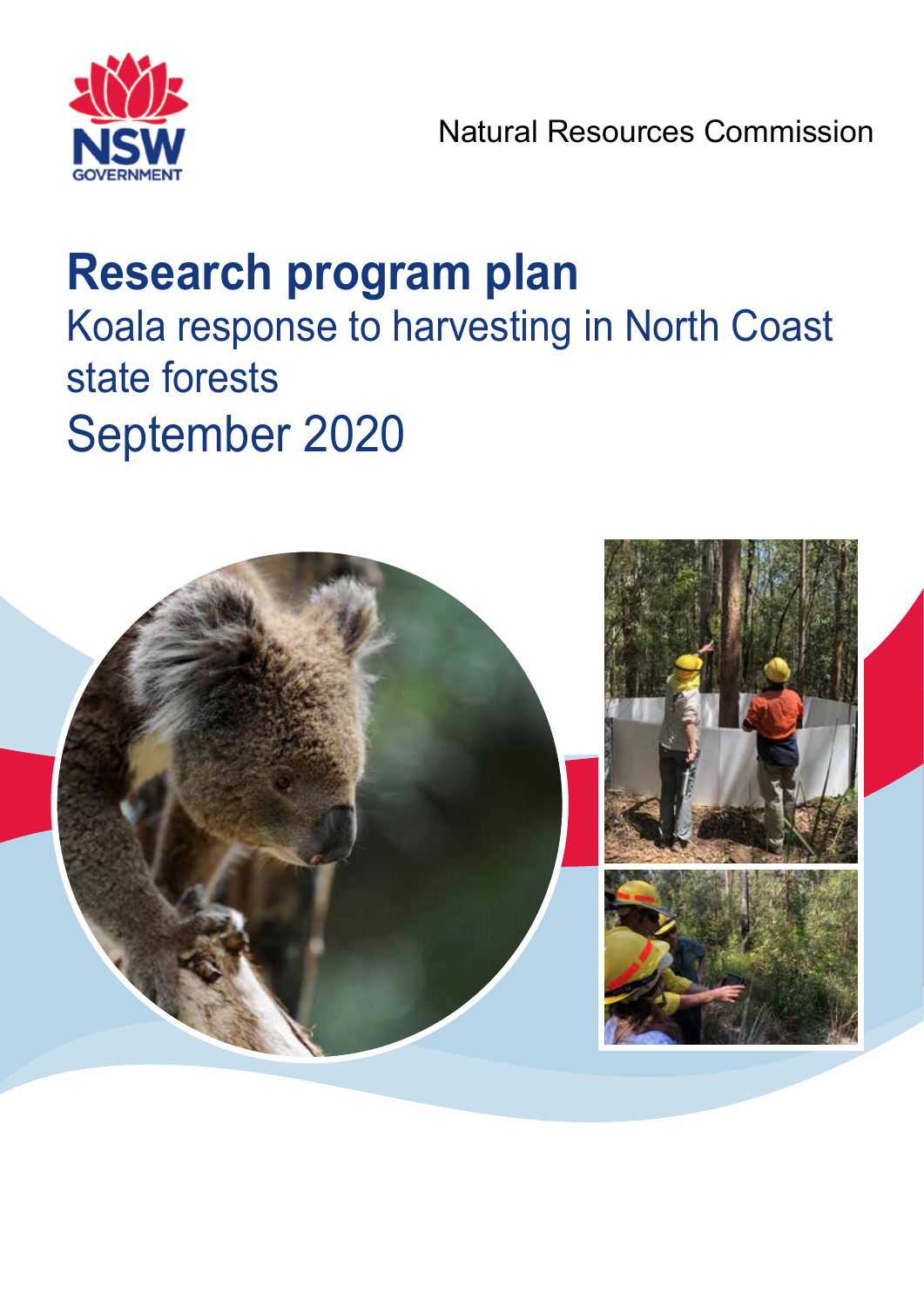#### **Acknowledgment of Country**

The Natural Resource Commission acknowledges and pays respect to all the Traditional Owners and their Nations. The Commission recognises and acknowledges that the Traditional Owners have a deep cultural, social, environmental, spiritual and economic connection to their lands and waters. We value and respect their knowledge of natural resource management and their contributions of earlier generations, including the Elders.

### **Enquiries**

Enquiries about this report should be directed to:

Phone (02) 9228 4844

E-Mail nrc@nrc.nsw.gov.au

Postal address GPO Box 5341, Sydney NSW 2001

This work is copyright. The *Copyright Act 1968* permits fair dealing for study, research, news reporting, criticism and review. Selected passages, table or diagrams may be reproduced for such purposes provided acknowledgement of the source is included.

Document No. D18/4687

ISBN: 978 1 925204 37 7

| <b>Version</b> | Date              | <b>Comment</b>                                                            | <b>TRIM</b>           |
|----------------|-------------------|---------------------------------------------------------------------------|-----------------------|
| $1.0\,$        | February 2019     | Research Program Plan – koala response to regeneration<br>harvesting      | D <sub>18</sub> /4687 |
| 2.0            | September<br>2020 | Revised Research Program Plan - koala response to selective<br>harvesting | D <sub>18</sub> /4687 |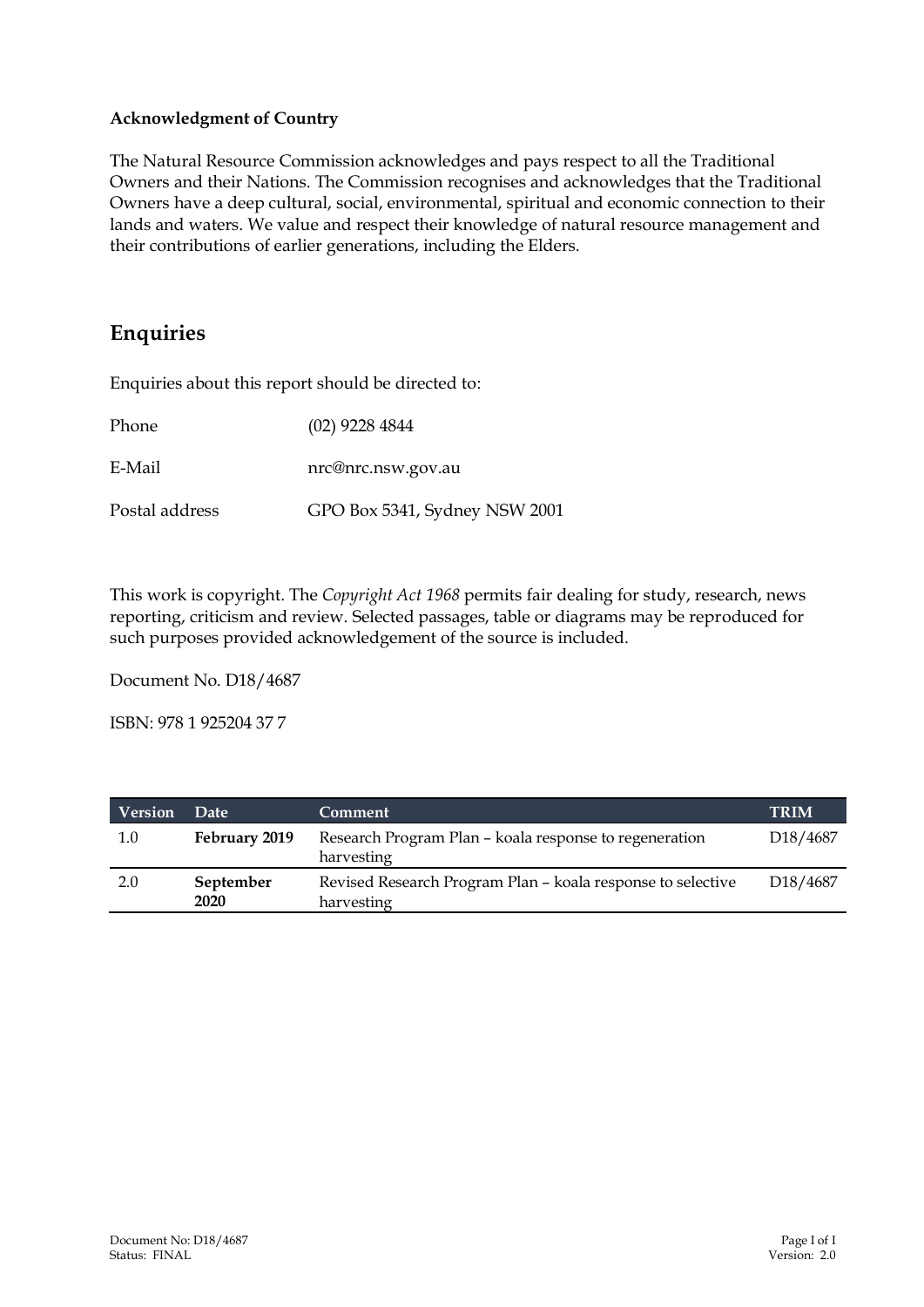## **1 Introduction**

In 2018, the NSW Government tasked the Natural Resources Commission (the Commission) to deliver independent research to better understand how koalas are responding to regeneration harvesting (referred to as intensive harvesting hereon)<sup>1</sup> in state forests on the NSW North Coast.

In earlier work, the NSW Chief Scientist and Engineer found that there was limited information available on the effects of forest harvesting practices on koalas, both in NSW and the rest of Australia.<sup>2</sup>

The work is delivered under the NSW Koala Strategy<sup>3</sup> (the Strategy). The (then) Office of Environment and Heritage (OEH) allocated \$300,000 to the Commission to fund this research over 3 years.

To improve our knowledge of koala response and address the research question, the Commission will oversee an independent research program that will synthesise the findings of five research projects related to the specific research question, along with the findings of other research and forest management issues where relevant.<sup>4</sup>

### **1.1 Amended research question**

Researchers began work in early 2019. However, the 2019/20 wildfires impacted significant areas of the NSW north coast, including harvest areas in state forests. Due to these extensive fires, the Forestry Corporation of NSW (FCNSW) postponed previously planned intensive harvesting operations including at the research sites. Instead, FCNSW will now apply a different type of harvesting - called selective harvesting - at the research sites.

In August 2020, the Environment, Energy and Science (EES) Koala Strategy Board asked the Commission to refocus the research program on a revised research question to:

### **Better understand how koalas are responding to selective harvesting in state forests on the NSW North Coast**

The work will investigate and compare koala response to a 'gradient' of selective harvesting intensities now scheduled for the current research sites. The amended research question does not affect sampling or the timeframe of the research projects.

Researchers will also investigate the impact of wildfires on koala habitat and populations in north coast forests. This extension work is funded under the NSW Forest Monitoring and Improvement Program.

<sup>1</sup> 'Regeneration' harvesting as referred to in the NSW Koala Strategy is referred to as 'intensive harvesting' under new rules for native timber harvesting in NSW's coastal forests called the Coastal Integrated Forestry Operations Approval (Coastal IFOA). More information on regeneration harvesting and the Coastal IFOA can be found in the Commission's request for proposal and at: [https://www.epa.nsw.gov.au/your](https://www.epa.nsw.gov.au/your-environment/native-forestry/forestry-regulatory-reforms/coastal-ifoa-remake)[environment/native-forestry/forestry-regulatory-reforms/coastal-ifoa-remake](https://www.epa.nsw.gov.au/your-environment/native-forestry/forestry-regulatory-reforms/coastal-ifoa-remake)

<sup>2</sup> NSW Chief Scientist & Engineer (2016) *Report of the Independent Review into the Decline of Koala Populations in Key Areas of NSW.* 

<sup>&</sup>lt;sup>3</sup> The NSW Government released the NSW Koala Strategy on 6 May 2018. The Strategy sets out the first phase of actions aiming to stabilise and increase koala populations across NSW, ensuring genetically diverse and viable populations. It provides a starting point to achieve the longer-term goal of increasing koala numbers across the state. The Strategy will be reviewed at the end of three years and revised as required. The Strategy can be found at: [http://www.environment.nsw.gov.au/research-and-publications/publications-search/nsw](http://www.environment.nsw.gov.au/research-and-publications/publications-search/nsw-koala-strategy)[koala-strategy](http://www.environment.nsw.gov.au/research-and-publications/publications-search/nsw-koala-strategy)

<sup>4</sup> This could include previous published or unpublished research, or other new research that may also occur in the same time period as this research program.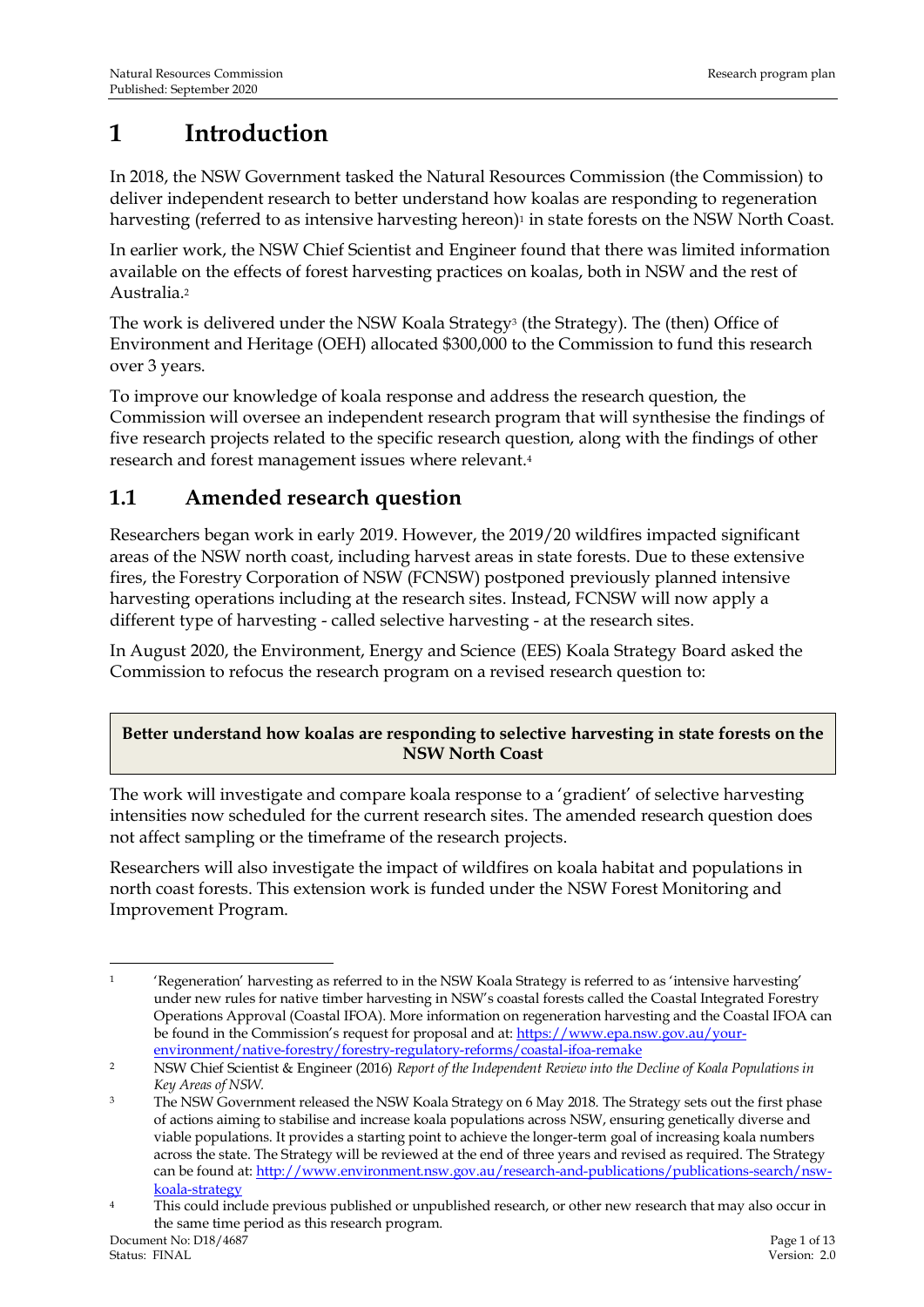The EES Koala Strategy Board will reconsider the original research question – i.e. intensive harvesting - when the NSW Koala Strategy is reviewed in 2021.

### **1.2 The research**

Findings from the research will provide insights on the direct responses of koalas to past and recent harvesting at the site scale, including occupancy, population density and where they move. <sup>5</sup> The research will also improve understanding of habitat changes at the site-scale, for example potential changes to nutritional quality of feed trees and structure of habitat. **Chapter 2** provides more detail on each project.

Under this program, three of the projects were selected by the Commission through a request for proposals and evaluation process, supported by a panel of koala and forestry experts (**Boxes 1 and 2**). These projects will be carried out, with approved variations following the 2019/20 wildfires, by research institutions under the Commission's oversight.

In addition, the Commission will oversee the ongoing implementation of a research project currently being undertaken by the Department of Primary Industries' (DPI) Forest Science Unit, as well as considering the findings of other relevant research, including research recently published by DPI Forest Science Unit. <sup>6</sup> These DPI research projects measure koala occupancy or movement in areas where regeneration harvesting has previously occurred.

The Commission considers that these research projects will provide information to help answer the research question. The projects selected through the request for proposals will build upon and complement existing research, to give an improved understanding of a broader range of koala responses to forest harvesting.

The Commission will provide a report on findings by mid-2021.

The Commission recognises there will be knowledge gaps at the conclusion of this research program. Other responses from koalas could occur as a result of harvesting activities, such as changes in health and genetic diversity over larger spatial and time scales. However, it would be difficult to deliver robust research findings across a full suite of responses within the available funding envelope and time allocated to this research program.<sup>7</sup> In some cases, other responses could be assessed under a wider research and monitoring program such as required under the Coastal Integrated Forestry Operations Approval.

This plan provides an overview of the research projects and how they will contribute to the research question.

<sup>&</sup>lt;sup>5</sup> These include first- and second-level koala responses, as outlined in the Commission's request for research proposals.

<sup>6</sup> Law BS, Brassil T, Gonsalves L, Roe P, Truskinger A, McConville A. 2018. Passive acoustics and sound recognition provide new insights on status and resilience of an iconic endangered marsupial (koala *Phascolarctos cinereus*) to timber harvesting. *PLOS ONE* 13: e0205075.

<sup>7</sup> The Commission's request for research proposals provides more detail on potential koala response at different spatial and time scales.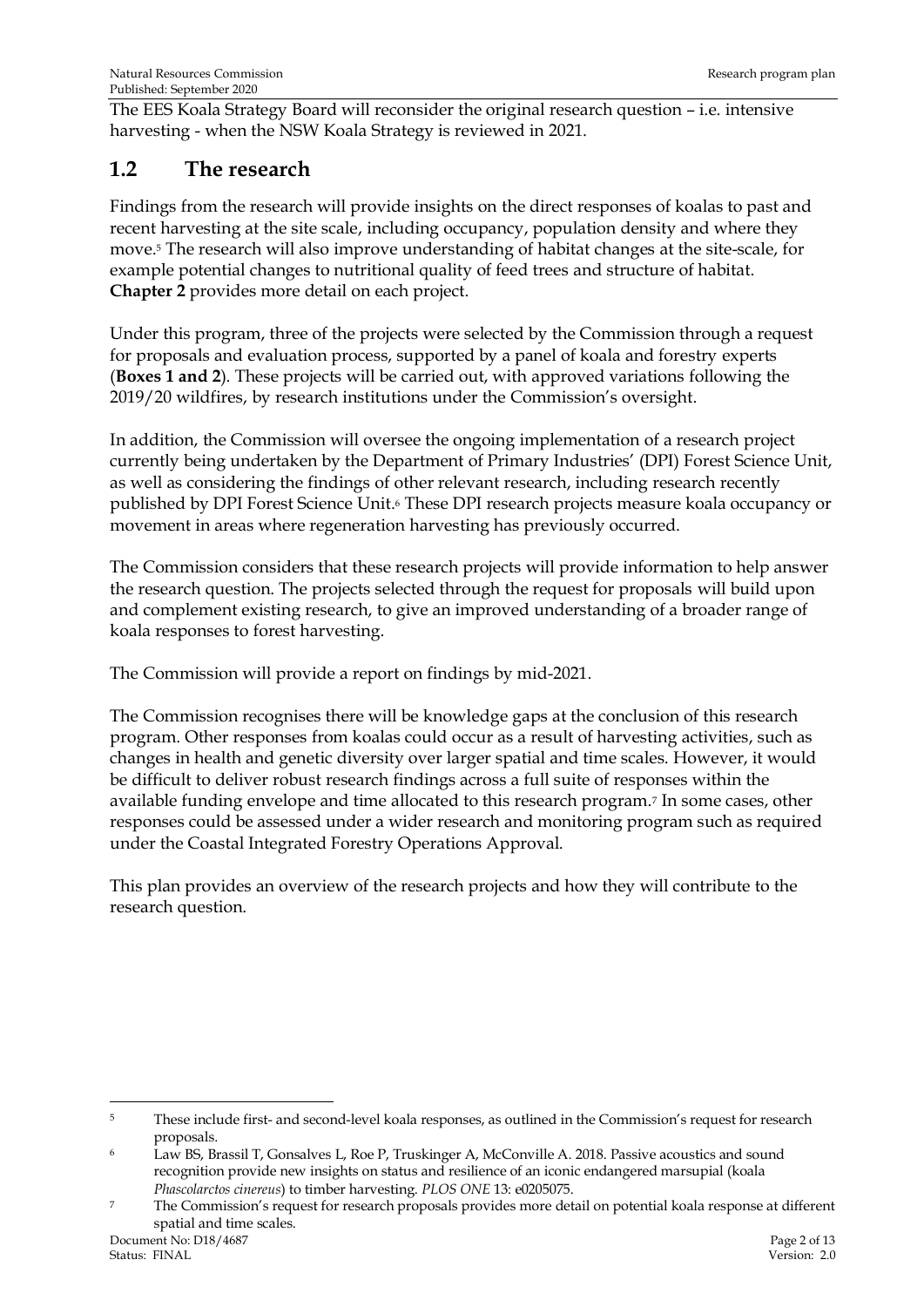#### **Box 1: Who are the Commission's expert panel?**

The Commission has engaged the following experts in koala and forest management to provide independent advice to support the design and delivery of the research program and review findings:

▪ **Dr Desley Whisson**: Deakin University – Senior Lecturer in Wildlife and Conservation, Centre for Integrative Ecology, School of Life and Environmental Sciences.

Dr Whisson is a terrestrial ecologist with 15 years' experience in conducting applied research on koala ecology and management. She is particularly interested in the spatial ecology of koalas including their habitat use and movements in modified landscapes. Prior to joining Deakin University in 2007, Dr Whisson held positions with the South Australian government (managing the Koala program on Kangaroo Island), the University of California (UC Davis), and the National Autonomous University of Mexico (UNAM).

▪ **Dr Alistair Melzer**: Central Queensland University – Adjunct Research Fellow, Koala Research CQ, School of Medical and Applied Sciences and research program leader for koala research at Central Queensland University.

Dr Melzer, a field ecologist, has worked on koalas and their habitat for over 20 years. He has provided expert and independent advice to three state governments and to the Commonwealth. Most recently, he was a member of the Queensland Government Koala Expert Panel, providing advice on the most appropriate actions to reverse declining populations and ensure long-term persistence of south east Queensland's koalas. Dr Melzer managed a multidisciplinary research team as Director of the Centre for Environmental Management from 2001 to 2006. He is currently involved in developing tools for rapid assessment of koala habitat health at a local and landscape scales.

**Professor Patrick Baker**: University of Melbourne – Professor of Silviculture and Forest Ecology, School of Ecosystem and Forest Sciences

Professor Baker studies forest dynamics and has 25 years of experience working in temperate and tropical forests studying the impacts of past disturbances and climate variability on current structure and composition. He has previously worked at the Harvard Institute of International Development, The Nature Conservancy of Hawaii, the US Forest Service, and Monash University. Professor Baker was an Australian Research Council Future Fellow from 2012 to 2017 focussing on developing silvicultural systems to make south-eastern Australian forests more resilient to climate change.

#### **Box 2: How were the projects selected?**

A request for proposals was released on the Commission's website in October 2018. The Commission received 10 proposals and appreciates the time and interest all applicants have shown in the program. Proposals were individually evaluated against selection criteria provided in the request for proposals and ranked based on combined weighted scoring of the criteria.

The evaluation panel consisted of expert panel members and Commission representatives.

Projects were required to have clear scientific merit, be delivered by experienced and qualified researchers and be relevant to addressing the research question in the Koala Strategy. In addition, they needed to be able to be delivered feasibly within the time and funding available under the Strategy. The highest ranking proposals were then considered for their combined potential to address the research question to the best possible extent and in the most cost-effective way.

The request for proposals, including selection criteria can be found at <https://www.nrc.nsw.gov.au/koala-research>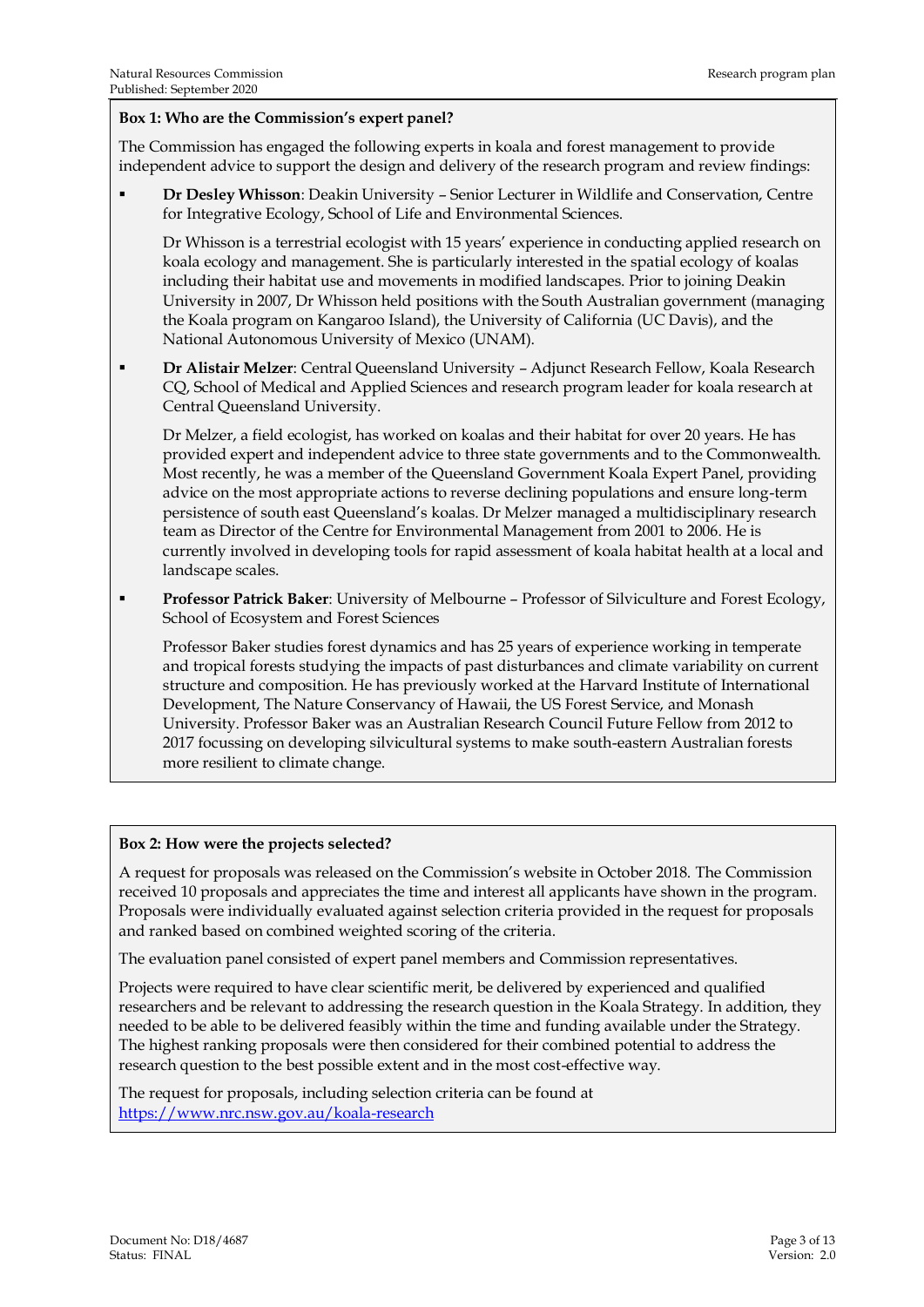# **2 What are the research projects?**

The Commission will synthesise findings from the following five research projects to address the research question:

- **Three new research projects** led by researchers from the Australian National University, Western Sydney University and NSW DPI Forest Science Unit. These projects were selected by the Commission and are funded under the NSW Koala Strategy
- **One existing research project** led by researchers from NSW Department of Primary Industries (DPI) Forest Science Unit. This project is currently funded by the NSW DPI.
- One completed research project led by researchers from NSW DPI Forest Science Unit. This research has been published in a peer-reviewed scientific journal. This project was funded by the NSW DPI.

The research projects will study a range of koala responses to selective harvesting, including:

- direct koala responses (koala occupancy, movement, population density and diet); and
- changes to koala habitat, from which potential koala response can be reliably inferred (nutritional quality and structure of habitat).

**Table 1** provides a snapshot of the projects, followed by more detail.

**Figure 1** illustrates the relationship between the research projects and the variables they will measure. **Box 3** describes the synergies between the research projects in more detail.

The Commission will also consider and synthesise the findings of any other scientifically valid research that contributes to the understanding of a broader range of koala responses to forest harvesting.

The new projects will be undertaken between January 2019 and January 2021. Sites will be selected collaboratively between the researchers and the Commission in NSW North Coast state forests.

### **2.1 How does the amended research question impact the projects?**

The amended research question does not affect sampling or the timeframe of the research projects.

Treatment sites were surveyed pre-harvest in 2019. None of these sites were impacted by the fires. They will be surveyed again in spring 2020 after selective harvesting has occurred. Data from these surveys will be compared to investigate the effect of varying harvest intensity on koalas.<sup>8</sup>

Document No: D18/4687 Page 4 of 13<br>
Status: FINAL Presion: 2.0 <sup>8</sup> Selective harvesting is inherently variable and is permitted based on averaged retained basal area within a coupe being greater than or equal to 10m2/ha, although 50% of plots can be below 10m2, and 25% can be below 6m2/ha. Variability in harvest intensity between coupes is also permitted, if the minimum Coastal IFOA limits for selective harvesting are met.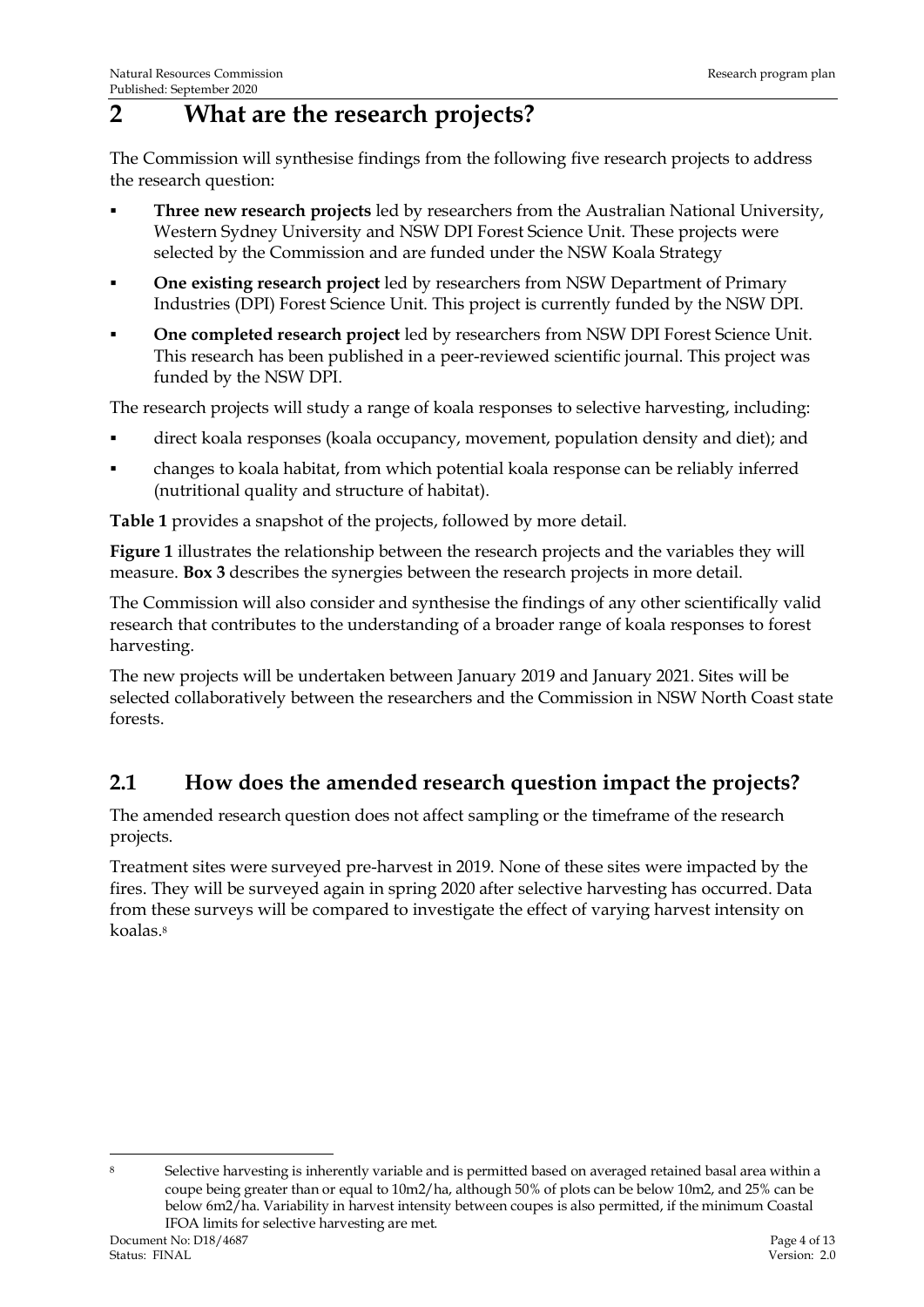#### **Table 1: Research projects comprising the Commission's independent koala research program**

#### **Research projects selected by the Commission**

- **1 Assessing the contribution of regenerating forests to koala nutrition using molecular and chemical faecal analysis to understand koala diet composition and quality**
- **Dr Ben Moore, Western Sydney University (WSU).**
- Uses DNA and chemical analysis of koala faecal pellets (scats) to understand what is actually eaten by koalas, its nutritional value and whether this is impacted by harvest history.
- Referred to as **WSU diet composition and quality analysis** throughout.
- **2 Determining the effects of selective harvesting on habitat nutritional quality for koalas**
- Dr Karen Ford, Australian National University (ANU).
- Investigates nutritional quality of koala habitat before and after harvesting and uses known relationships between nutritional quality and koala density to predict the future potential of habitat to support koalas in harvest areas.
- Referred to as **ANU habitat nutritional quality modelling** throughout.

#### **3 Assessing the effects of selective harvesting on koala density using acoustics and faecal DNA**

- Dr Brad Law, DPI Forest Science Unit.
- Uses a grid of acoustic sensors to understand how koala density varies in the landscape in response to harvesting and with respect to specific IFOA prescriptions.
- Referred to as **DPI** acoustic array and DNA survey throughout.

#### **Completed and existing projects delivered by DPI Forest Science Unit**

- **4 Tracking koalas in a forestry landscape: Use of intensively harvested landscapes on the NSW North Coast**
- Dr Brad Law, DPI Forest Science Unit.
- Current research which uses GPS tracking technology to describe koala use of the post-harvest landscape and assess use of young regeneration versus different kinds of harvest exclusion areas.
- Referred to as **DPI telemetry study** throughout.
- **5 Passive acoustics and sound recognition provide new insights on status and resilience of an iconic endangered marsupial (koala** *Phascolarctos cinereus***) to timber harvesting<sup>9</sup>**
- **Dr Brad Law, DPI Forest Science Unit.**
- Research published in 2018 that used habitat mapping and acoustic recorders to survey for male koalas, focusing on occupancy and bellow rate in different timber harvesting treatments.
- Referred to as **DPI** acoustic survey throughout.

<sup>9</sup> Law BS, Brassil T, Gonsalves L, Roe P, Truskinger A, McConville A. 2018. Passive acoustics and sound recognition provide new insights on status and resilience of an iconic endangered marsupial (koala *Phascolarctos cinereus*) to timber harvesting. PLOS ONE 13:e0205075.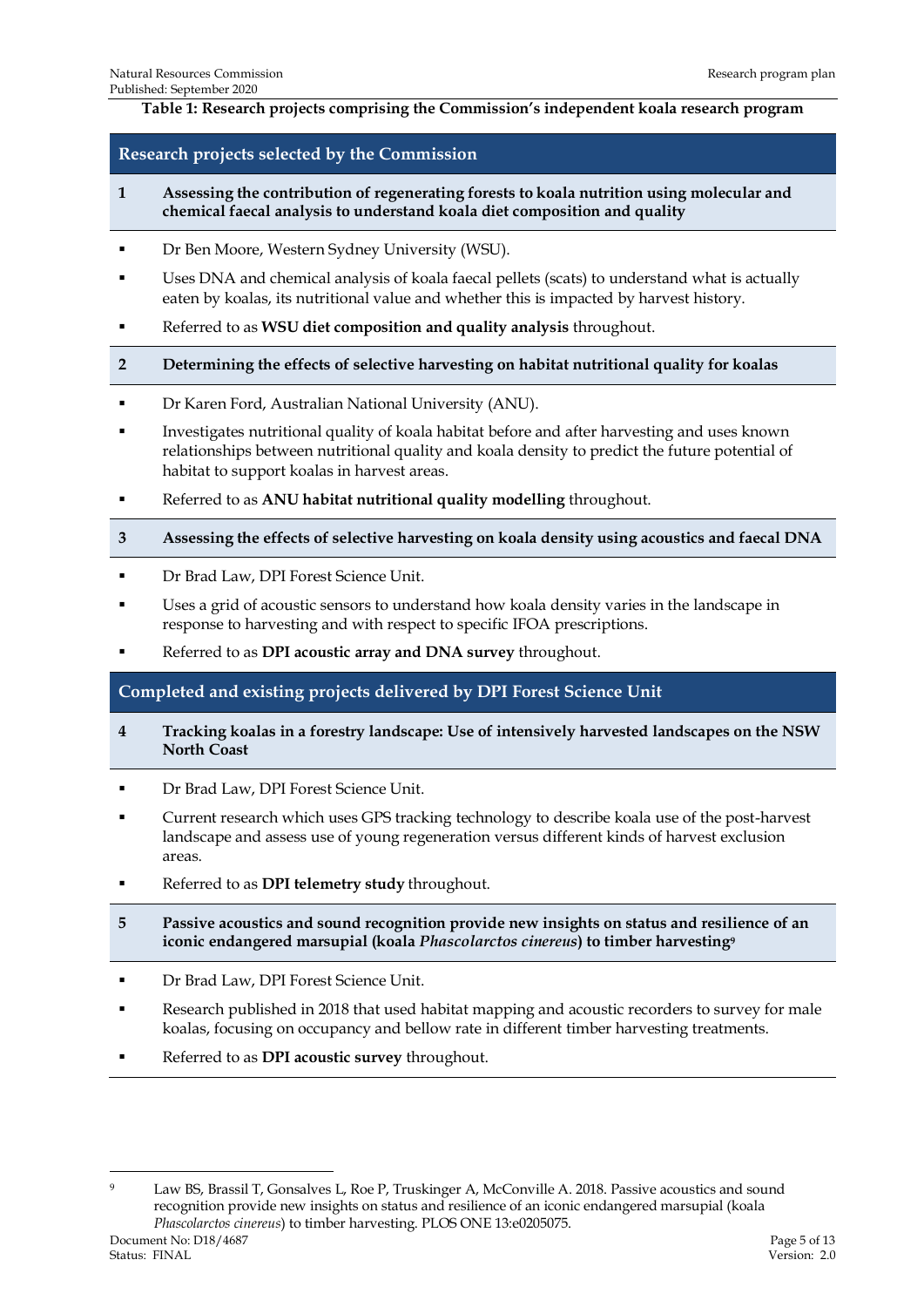

**Figure 1: Measures used to address the overarching research question and application of new knowledge**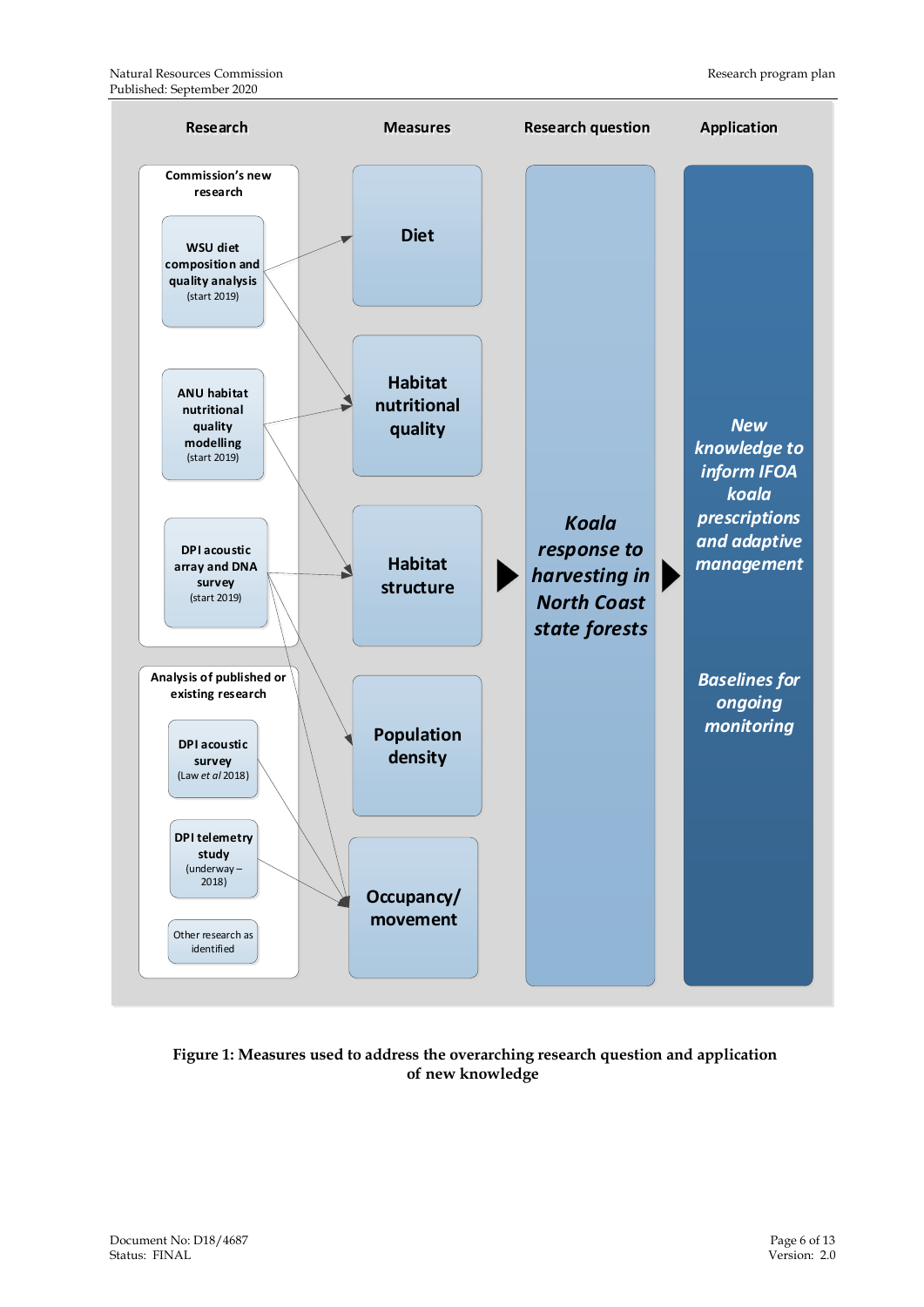### **Box 3: How do the research projects work together?**

Overall, the research projects will determine where koalas move, how their numbers change and what they eat in response to selective harvesting, associated IFOA prescriptions and mapped exclusions areas.

More specifically:

- **DPI's acoustic array and DNA survey and their on-going telemetry study** locate and map the movement of koalas in responses to harvesting. The **acoustic array and DNA survey** will also estimate koala population density in harvest areas.
- **WSU's diet composition and quality analysis** and **ANU's habitat nutritional quality modelling** build on DPI's studies by exploring changes in koala diet and nutrition in response to harvesting. These results can be linked and compared to occupancy and movement patterns identified by DPI's studies.
- The studies of diet and habitat nutritional quality will use different data to jointly assess the availability and the accessibility of quality food to koalas. Data on habitat nutritional quality (availability) can be compared directly to data on the quality of food actually eaten by koalas (accessibility).
- Further to this, the predictive capacity of **ANU's habitat nutritional quality modelling**  project will indicate the likelihood of koala population persistence in harvest areas. This is based on a recent study which found foliage nutritional quality influences koala densities.<sup>10</sup>
- **All three projects will work at the same sites and use the same samples for data where** possible. This will strengthen data interpretation and provide cost-effectiveness of sample collection.
- All proposals incorporate chrono-sequencing investigating sites with no harvest history, sites just prior to harvest, just after harvest, and 5-10 years after harvest. They consider change in harvested forest through time in combination with:
	- koala occupancy and density responses (**DPI's acoustic array and DNA research**)
	- effects on diet nutritional value (**WSU's diet composition and quality analysis**)
	- whether habitat nutritional quality is influenced by stage of succession (**ANU's habitat nutritional quality**)

Document No: D18/4687 Page 7 of 13<br>
Status: FINAL Presion: 20 Status: FINAL Version: 2.0 <sup>10</sup> Au J., Clark R.G., Foley W.J., Marsh K.J., Moore B.D., Zdenek C.N., Possingham H.P., Youngentob K.N. (in prep). Population densities of an arboreal marsupial vary with forage quality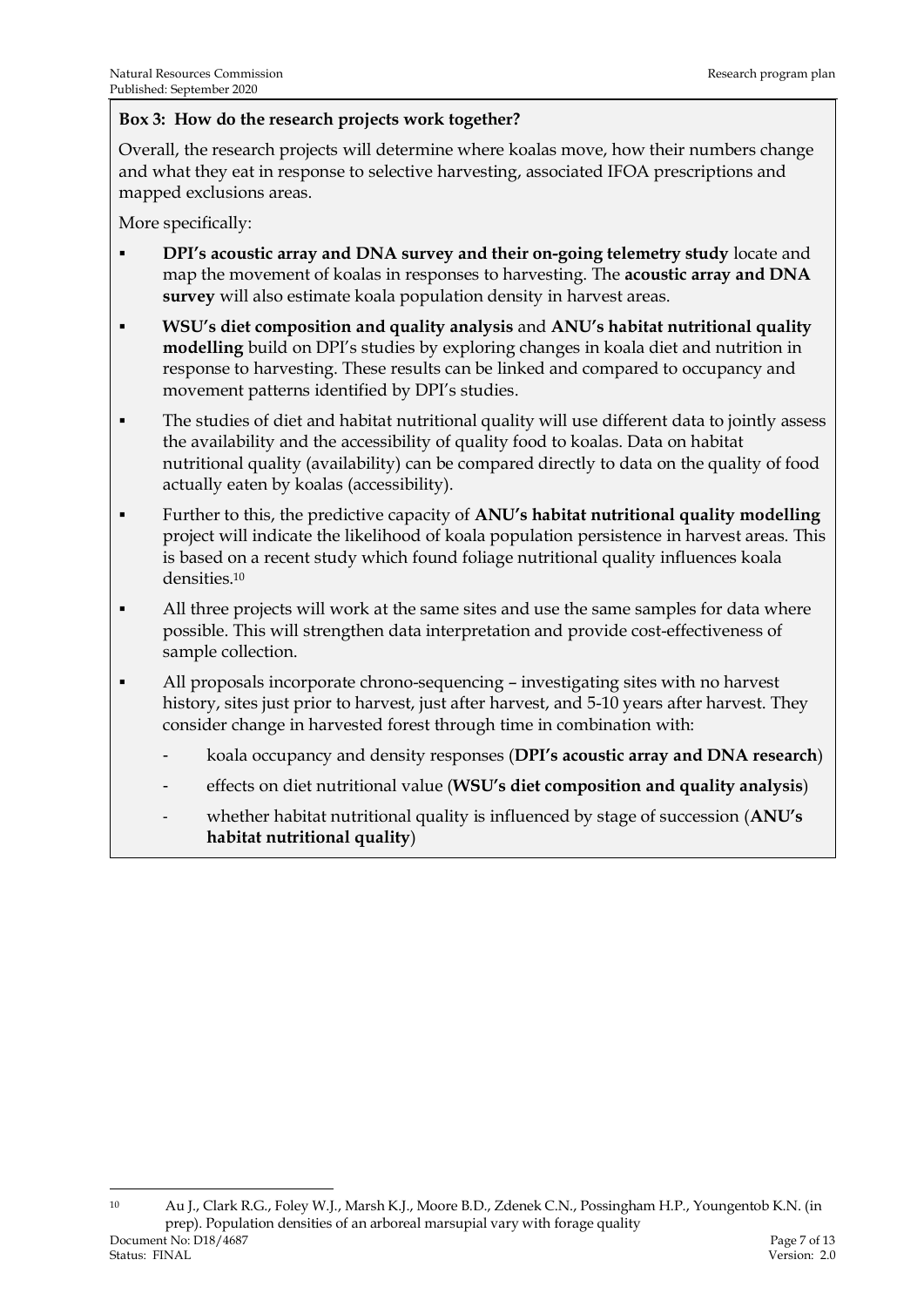# **Diet composition and quality analysis Western Sydney University**

#### **What is the aim of the research?**

This project aims to determine if and how koala diet is affected by harvesting history and assess whether selective harvesting is likely to change the nutritional quality of koala diets, as well as determining if changes in diet affect the likelihood of koala populations persisting in harvested areas.

#### **What will the research involve?**

This project will collect faecal pellets (scats) from radio-collared koalas and targeted searches across sites with different harvest histories (no harvest and two intervals post-harvest). DNA analysis will be carried out on scats to understand what is actually eaten by koalas in these areas, its nutritional value and whether nutritional value is impacted by harvest history.

The types of trees koalas are eating at the study sites will be identified using single nucleotide polymorphism (SNP) markers. Spatial data collected from radio-collared koalas will be used to confirm the results of DNA diet analysis and identify if koalas are travelling to adjoining forest to access different food resources. The nutritional quality of koala diets will be assessed across the sites through analysis of available nitrogen which is influenced by the amount of tannin in scat samples.

#### **How does the project contribute to the NSW Koala Strategy research question?**

Research to date has told us that there are important links between plant chemical composition and the persistence of koala populations11, but our understanding of what tree species koalas eat is limited. To date, our knowledge of key koala feed trees in NSW North Coast state forests is based largely on which trees they have been observed in, mostly in the daytime. This project will improve our understanding by collecting data that directly tells us what koalas eat.

The project will improve understanding on potential changes to koala habitat quality (including tree species composition and nutritional quality) and koala foraging behaviour at harvesting sites.

#### **How will the project contribute to on-going forest management?**

Results from this project can be used to inform future decision making about management, for example, what types of tree species are retained for koalas during harvesting under Coastal IFOA protocols.

#### **Who will undertake the research?**

This study will be led by Dr Ben Moore from WSU. Dr Moore is a leading researcher into koala diet and digestion, with two decades of research experience in the nutritional and chemical ecology of koala diets, including a major study of leaf chemistry in north-east coastal NSW.

Document No: D18/4687 Page 8 of 13 <sup>11</sup> For example: Stalenberg, E., Wallis, I.R., Cunningham, R.B., Allen, C., Foley, W.J. (2014). Nutritional Correlates of Koala Persistence in a Low-Density Population. PLoS ONE 9 (12): e113930. doi:10.1371/journal.pone.0113930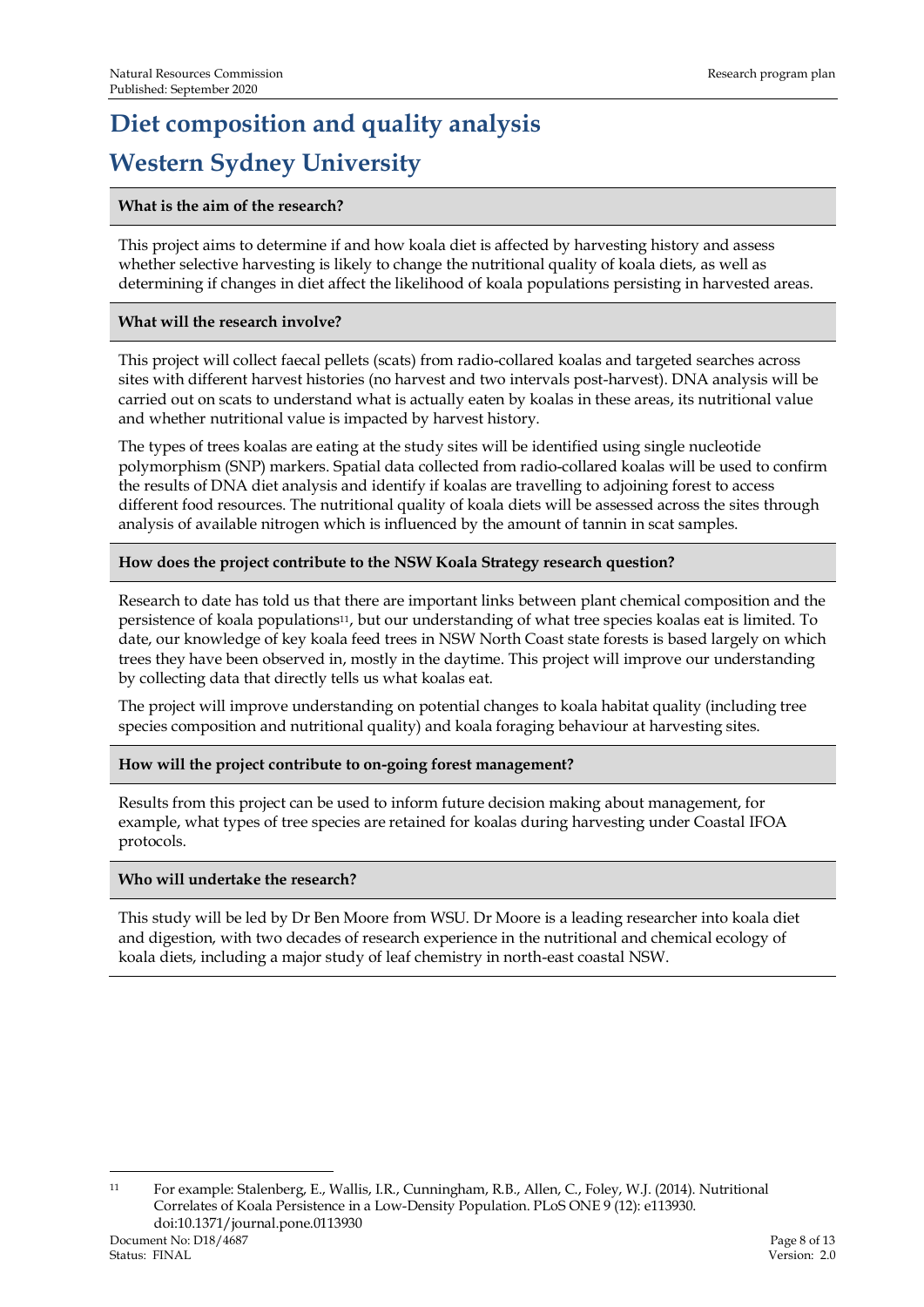# **Habitat nutritional quality modelling Australian National University**

#### **What is the aim of the research?**

This project will investigate how specific selective harvesting conditions on the NSW North Coast affect the nutritional quality of koala habitat and the expected effects of these changes on koala population densities.

#### **What will the research involve?**

This study will collect eucalypt leaves from sites with different forest management prescriptions (regrowth forest with different time since harvest, retained forest in harvest areas such as koala highuse exclusion zones and riparian corridors and old growth forest sites).

Samples will be analysed to understand nutritional quality using nitrogen, formylated phloroglucinol compounds (FPCs) and unsubstituted B-ring flavanones (UBFs), as these are known to influence koala feeding behaviour and population densities. An extensive existing dataset of koala density and nutritional quality from 75 sites around Australia will be used to model the effects of different harvesting scenarios on habitat nutritional quality and to predict changes in koala densities.

The effects of habitat structure on nutritional quality will also be considered using structural data recorded during sampling, including tree diameter (DBH) and the spatial characteristics of retained browse trees in the landscape (for example, whether trees are clumped or scattered).

#### **How does the project contribute to the NSW Koala Strategy research question?**

Habitat nutritional quality is an important driver of koala densities. <sup>12</sup> As such analysing the nutritional quality of eucalypts at specific locations (such as at sites with different harvesting prescriptions, species compositions and time since harvest) is a good tool to determine and compare the value of these habitats for koalas. In addition, statistical modelling can be applied to nutritional data to show how the removal (harvesting) or addition (regrowth) of trees in the landscape alters habitat nutritional quality and the expected effects of any changes on koala population densities over time. The modelling can also be used to assess the effectiveness of prescribed conditions in the Coastal IFOA.

#### **How will the project contribute to on-going forest management?**

The data and models generated from this study can be used beyond the life of the study to provide rapid and cost-effective assessment of site nutritional quality and the impacts of harvesting scenarios, which may be used to complement harvest planning.

#### **Who will undertake the research?**

This study will be led by Dr Karen Ford from ANU who has over two decades of experience studying nutritional ecology of marsupial herbivores. The project team has pioneered the science behind linking eucalypt leaf nutritional quality to koala feeding and population density at multiple scales.

Document No: D18/4687 Page 9 of 13 Au, J., Clark, R.G., Foley, W.J., Marsh, K.J., Moore, B.D., Zdenek, C.N., Possingham, H.P., Youngentob, K.N. (in prep). Population densities of an arboreal marsupial vary with forage quality.

<sup>12</sup> *All participating researchers for this project were recently involved in research demonstrating that foliage nutritional quality at 75 sites across Australia influences koala densities. This study is currently in preparation as the following manuscript:*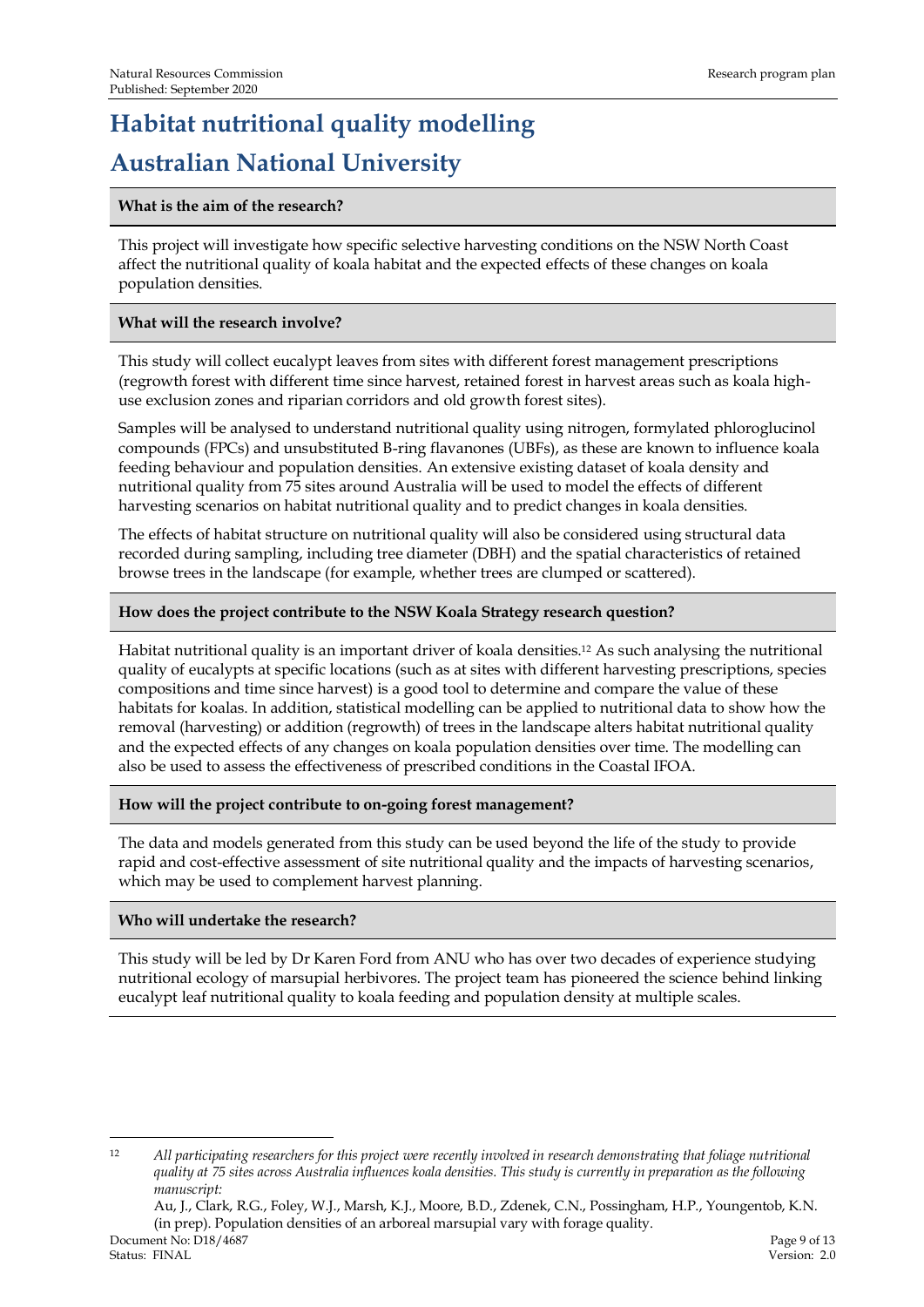# **Acoustic array and DNA survey DPI Forest Science Unit**

#### **What is the aim of the research?**

This project will estimate koala population density before and after selective harvesting, as well as on sites with a range of harvesting histories. This will be the first project to investigate this in NSW North Coast state forests and will improve our understanding of the potential effects of selective harvesting on koalas and if and how the different types of environmental protections under the Coastal IFOA are used by koalas.

#### **What will the research involve?**

The project will use arrays of 25 acoustic sensors in a Before-After-Control-Impact (BACI) experimental design to record male koala bellows and describe how male koalas are moving in the landscape. Gridbased maps of estimated male koala density across each array will also be produced from the data following the methods of Chandler and Royle. <sup>13</sup> Additional arrays will be set up at sites with previous (5 to 10 years) heavy harvesting to assess koala density at the early stages of regeneration and in surrounding exclusions. Density maps will be overlayed with harvesting maps to assess overlaps between harvest areas, environmental protection areas, and koala density.

Data on male bellows will be complemented by DNA analysis of scats, which will be used to identify the number of unique individuals in the study area and their sex, and can be used to produce an independent assessment of both male and female density that can be compared with 'minimum' estimates derived using acoustic arrays.

A rapid vegetation assessment will also be carried out around each acoustic sensor to record browse tree cover and basal area. This will be used to assess changes in tree species composition after harvesting, once regenerating trees have established. Densities of browse trees will also be compared to koala density to identify the strengths of any relationship.

#### **How does the project contribute to the NSW Koala Strategy research question?**

Estimates of changes in koala density will deliver a direct measure of koala response to selective harvesting. This will contribute greatly to the interpretation of how selective harvesting affects koalas and how various forms of logging exclusion mitigate impacts.

#### **How will the project contribute to on-going forest management?**

Once sensor arrays have been established, continued monitoring of koala movement and density can occur as part of ongoing forest monitoring, in order to track changes in koala response over the longer term as the forest continues to regenerate. Long term data can contribute to adaptive management and continuous improvement of harvest prescriptions under the Coastal IFOA.

#### **Who will undertake the research?**

The study will be led by Dr Brad Law from DPI who has modelled the habitat for koalas across the NSW North Coast and recently led research using acoustic surveys to estimate koala occupancy in relation to harvesting. He has also undertaken a preliminary trial of the proposed method in collaboration with OEH in the Southern Highlands which, though not complete, has produced encouraging results. Dr Law has a detailed understanding of harvesting practices on the NSW North Coast from previous research to investigate the response of biodiversity to forestry practices.

Document No: D18/4687 Page 10 of 13 Status: FINAL Version: 2.0 <sup>13</sup> Chandler, R. B. and Royle, J. A. (2013). Spatially explicit models for inference about density in unmarked or partially marked populations. *The Annals of Applied Statistics* 7(2): 936-954.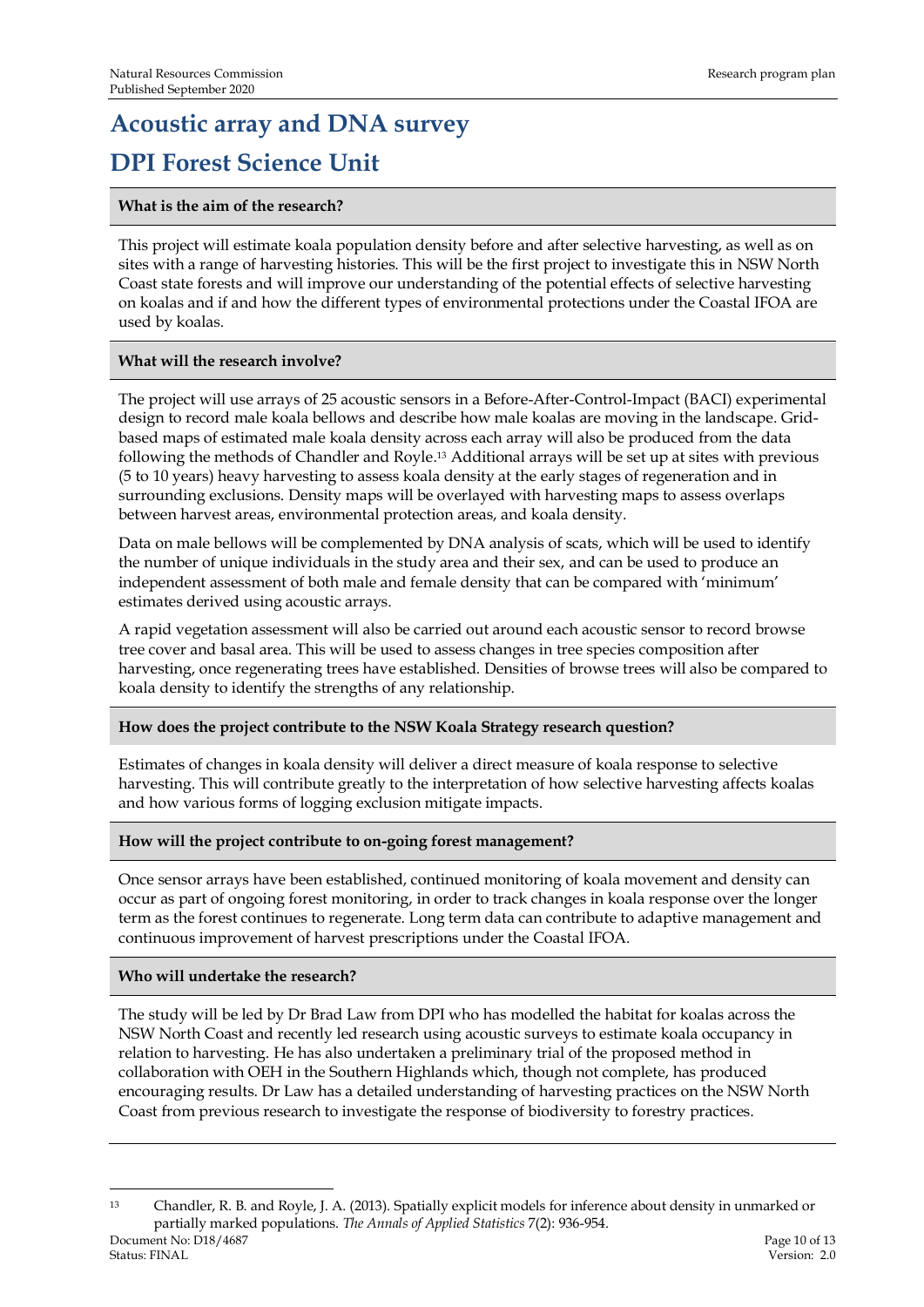# **Telemetry study**

### **DPI Forest Science Unit**

#### **What is the aim of the research?**

The project will describe koala use of the post-harvest landscape and assess the relative use of different kinds of harvest exclusion areas (e.g. riparian zones vs ridge habitat and use of retained clumps of trees and isolated trees within net harvest areas), and also the extent to which young regeneration postharvest is used.

#### **What will the research involve?**

Use of local landscapes by koalas will be monitored by fitting koalas with GPS collars that will track their movements each day for up to one year.

All captured koalas will be screened by the Port Macquarie Koala Hospital to assess their health status for disease, age and sex cohorts, morphometric data, genetics and breeding status of the focus population.

All koalas will be microchipped and ear-tagged for permanent identification.

#### **How does the project contribute to the NSW Koala Strategy research question?**

Research on koala movements will assist in revealing how exclusion areas and regeneration are used, and in optimising prescriptions for the species.

#### **How will the project contribute to on-going forest management?**

Better information on habitat use at the tree level will help inform where and how browse trees should be retained and what size classes are preferred. For example, browse trees could be retained in clumps or dispersed across the landscape and either on lower slopes or across a range of topographic positions.

#### **Who will undertake the research?**

The study will be led by Dr Brad Law from DPI who has previously led research projects in which acoustic surveys have been central to estimating koala occupancy in relation to timber harvesting. Dr Law has also modelled the habitat for koalas across north-east NSW. Dr Law's detailed understanding of the various timber harvesting practices that are employed in NSW comes from his extensive research to investigate the response of different biodiversity to forestry practices.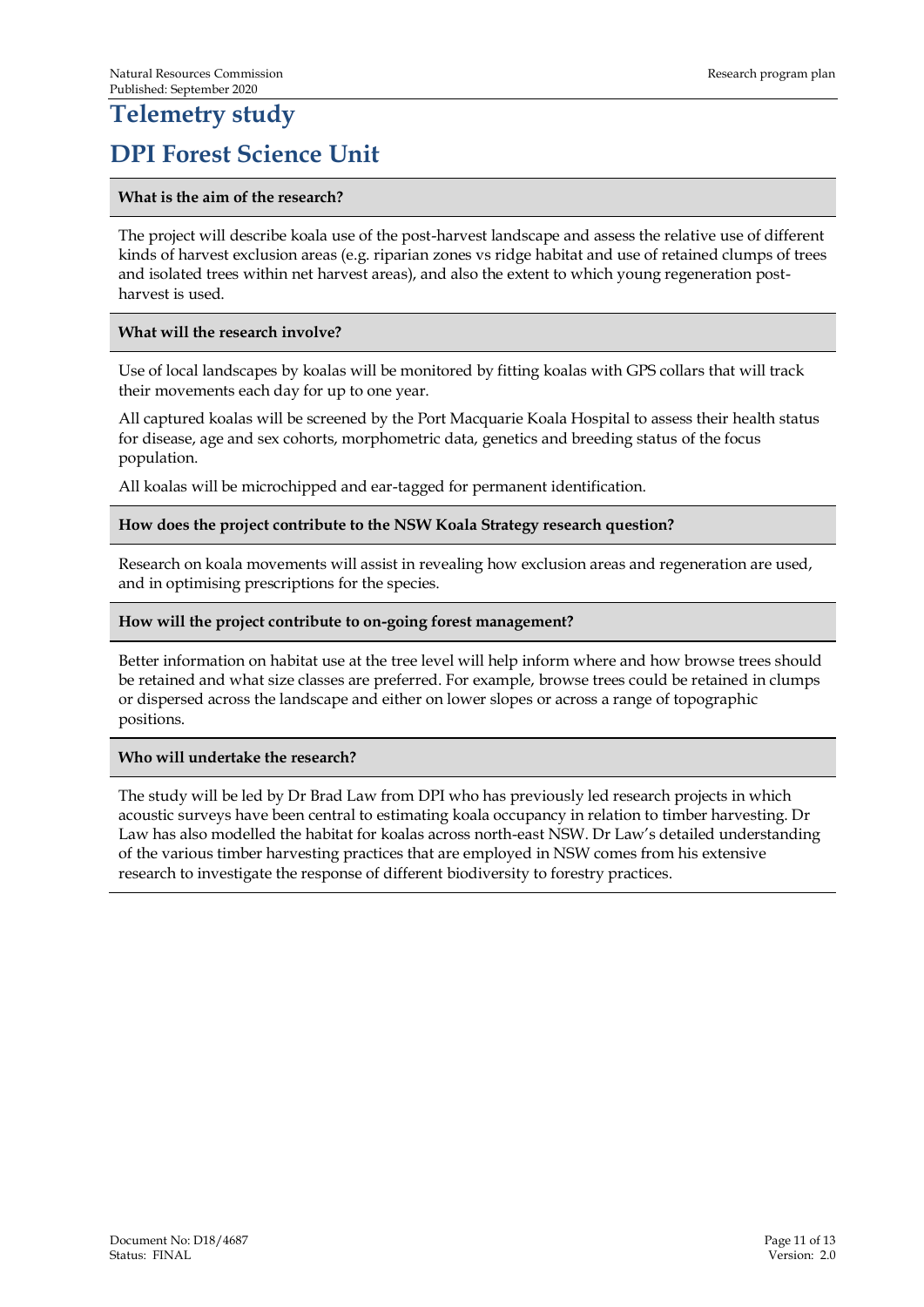### **Acoustic survey<sup>14</sup> DPI Forest Science Unit**

#### **What was the aim of the research?**

The project investigated the effectiveness of retention forestry, which excludes harvesting from parts of the landscape, for koalas. It also provides an assessment of the population status of koalas in the hinterland north-east forests of NSW based on occupancy estimates.

#### **What did the research involve?**

This project used acoustic sensors to record male koala mating bellows across forested areas, in both state forests and national parks, in north-east NSW. Recordings of koala calls were used for koala occupancy modelling and population assessment.

Surveys were completed over three years at 171 sites in a range of forested landscapes, including harvested areas with different harvesting intensities and time since harvest, koala high-use exclusion areas and old growth forest.

#### **What did the research find and conclude?**

The study found that habitat disturbance affects koala occupancy less than other factors, including elevation and browse tree cover. Koalas were found at high rates of occupancy and with similar bellow rate across different timber harvest intensities and time since harvest in the study area. The study concludes that koalas have some resilience to harvesting, most likely because a patchwork of preferred habitat is retained during forestry operations.

The study also revealed a widespread and large, but likely low density, male koala population in north-east NSW.

#### **How will the project contribute to the NSW Koala Strategy research question?**

The project found that harvest exclusion in the landscape and maintaining a mosaic of forest types and disturbance history is important for koalas in the north-east forests. Further research on koala movements would assist in revealing how exclusion areas and regeneration are used by koalas, and in optimising IFOA prescriptions for the species.

Document No: D18/4687 Page 12 of 13 <sup>14</sup> Law BS, Brassil T, Gonsalves L, Roe P, Truskinger A, McConville A. 2018. Passive acoustics and sound recognition provide new insights on status and resilience of an iconic endangered marsupial (koala Phascolarctos cinereus) to timber harvesting. PLOS ONE 13:e0205075.